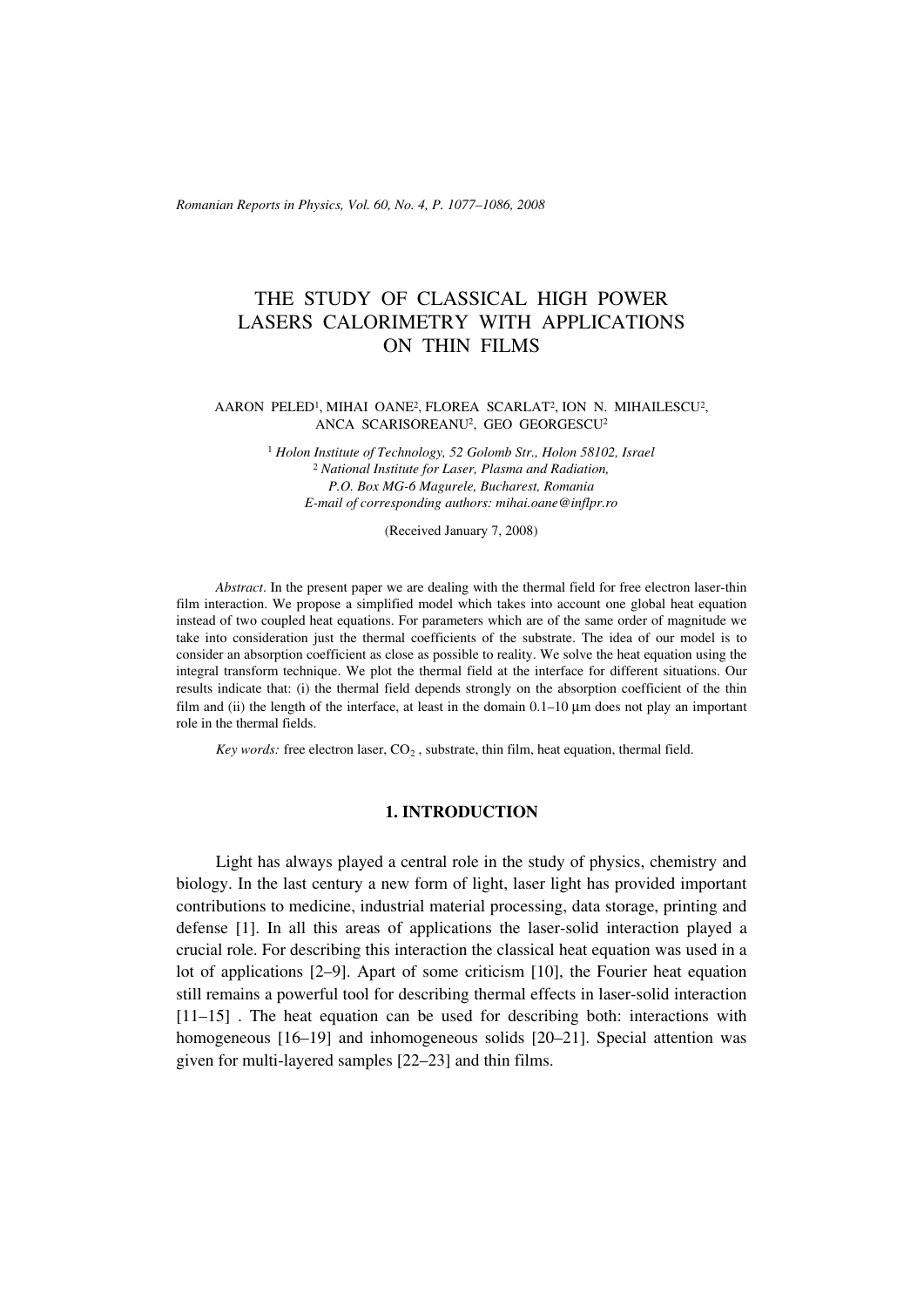## **2. THE STATEMENT OF THE PROBLEM**

Let us suppose that we have a solid which contains a substrate of Si and thin film consisting of one of the materials: Au, Ag, Al or Cu. Assuming that only photothermal action takes place, and that all absorbed energy was transformed into heat, the linear heat flow in the solid is fully described by the partial differential equation:

$$
\frac{\partial^2 T(r,z,t)}{\partial r^2} + \frac{1}{r} \frac{\partial T(r,z,t)}{\partial r} + \frac{\partial^2 T(r,z,t)}{\partial z^2} - \frac{1}{\gamma} \frac{\partial T(r,z,t)}{\partial t} = -\frac{A(r,z,t)}{k},\qquad(1)
$$

where: γ is the thermal diffusivity, *k* is the thermal conductivity and  $A(r, z, t)$  is the volume heat source (per unit time). In general one can consider the linear heat transfer approximation [2, 17]. We will consider only the radiation case (we assume a zero convection):  $h_{rad} = 4\sigma ET_0^3$  ( $\sigma$  is the Stefan-Boltzmann constant and *E* is the emissivity of the sample) and the following boundary conditions:

$$
k_{1,2} \frac{\partial T_{1,2}(r, z, t)}{\partial r} \bigg|_{r=a} + h \cdot T_{1,2}(a, z, t) = 0,
$$
  
\n
$$
k_1 \frac{\partial T_1(r, z, t)}{\partial z} \bigg|_{z=b} + h \cdot T_1(r, b, t) = 0,
$$
  
\n
$$
k_2 \frac{\partial T_2(r, z, t)}{\partial r} \bigg|_{z=c} + h \cdot T_2(r, c, t) = 0.
$$
  
\n(2)

Here *h* is the heat transfer coefficient and  $T(r, z, t)$  is defined here as the difference  $T_{\hat{H}} - T_{in}$ , where  $T_{\hat{H}}$  and  $T_{in}$  are the final and initial absolute temperatures of the sample.

This definition implies that:  $T(r, z, 0) = 0$ , which makes the Laplace transform more convenient that the Green function method [2].

We take the *z* direction as the laser propagation, *a* is the radius of the cylinder,  $b$  is the thickness of the substrate and  $c$  is the thickness of the thin film (we have considered a cylinder sample). In addition we have at the interface  $(z = 0)$ :

$$
k_1 \frac{\partial T_1(r, z, t)}{\partial z}\bigg|_{z=0} = k_2 \frac{\partial T_2(r, z, t)}{\partial z}\bigg|_{z=0}
$$

and "cylinder" condition,

$$
T_1(r, z, t)|_{z=0} = T_2(r, z, t)|_{z=0}
$$
\n(3)

One can try to solve equation (1) with the boundary conditions (2) and (3). This however is a very difficult task, to get an analytical solution. On the other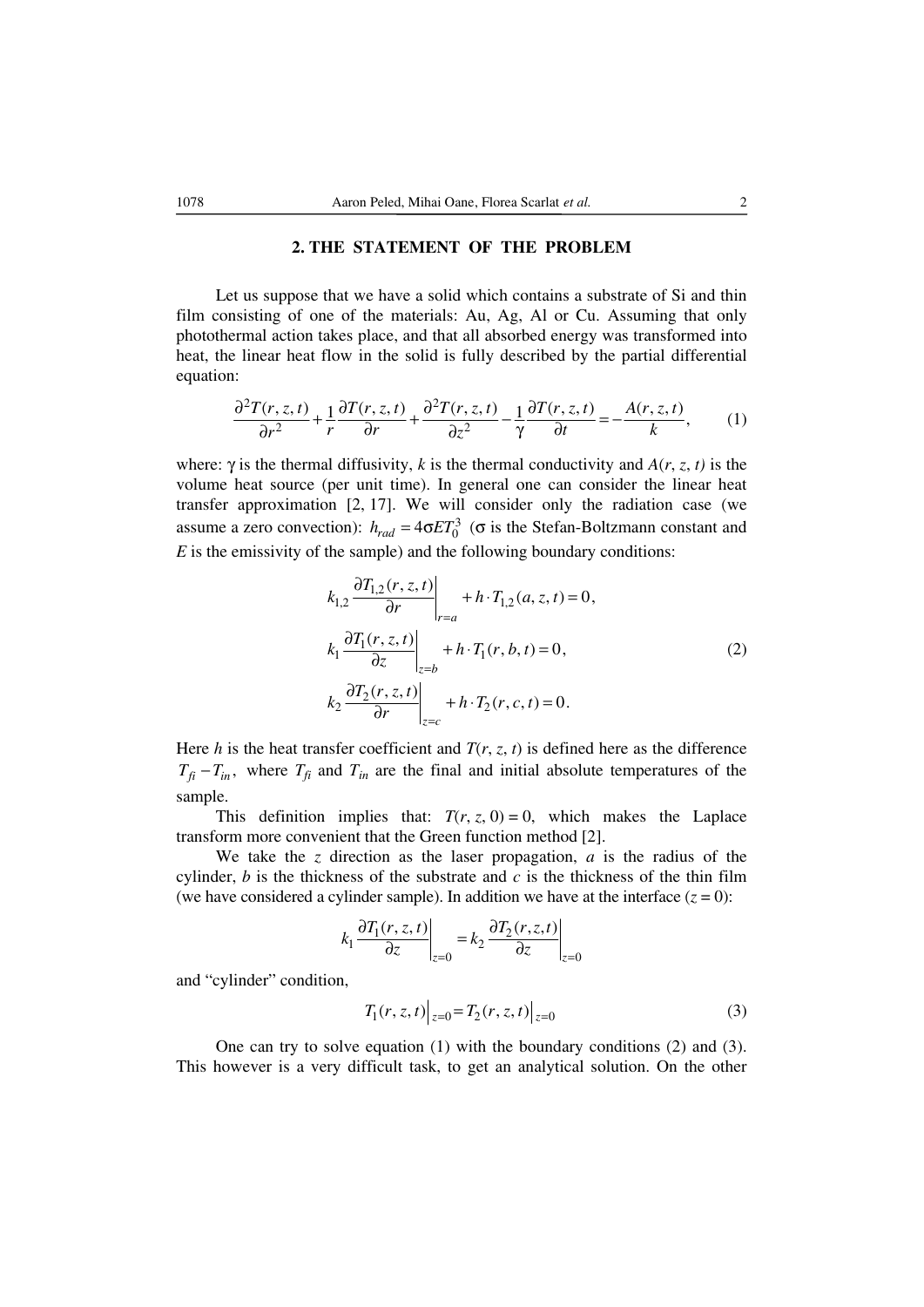hand it suppose that all thermal parameters of the sample must be descried by step like functions (which is not necessary true, especially when we have a big differences between the thermal parameters). In the next chapter we will propose a model able to avoid this difficulties.

## **3. THE MODEL**

The first approximation to consider is to calculate the thermal field considering only the substrate because:  $c \ll |b|$ ,  $b \ll 0$ ; *c* being of the order of magnitude of μm and *b* being of the order of magnitude of mm.

In order to make an approximation we have to analyze the thermal parameters of the substrate and thin films (Table 1). We will suppose that we do not have variation with temperature of the sample thermal parameters. For laser thin film interaction the heat equation is valid for a length  $l, l \ge 0.02 \mu m$ .

| .  |             |                               |                              |
|----|-------------|-------------------------------|------------------------------|
|    | $K$ [W/cmK] | $\gamma$ [cm <sup>2</sup> /s] | $\alpha$ [cm <sup>-1</sup> ] |
| Si | 1.5         | 0.85                          | 50                           |
| Cu | 3.95        | 1.14                          | $7.7 \times 10^{5}$          |
| Al | 2.4         | 1.03                          | 10 <sup>6</sup>              |
| Ag | 4.28        | 1.72                          | $8.33 \times 10^{5}$         |
| Au | 3.15        | 1.22                          | $7.7 \times 10^{5}$          |

*Table 1* The thermal parameters for: Si, Cu, Al, Ag, Au

In our model we will not consider the variation of the thermal parameters with temperature, because in this case we have no analytical solutions. One can observe that for *k* and γ we have the same order of magnitude. In consequence we can consider that we have one solid sample with  $k$  and  $\gamma$  of the Si substrate ( $c \ll b$ ). On the other hand we can not say the same think about  $\alpha$ . One can easily see that:  $\alpha_{Si} \ll \alpha_{Cu}$ ,  $\alpha_{Al}$ ,  $\alpha_{Ag}$ ,  $\alpha_{Au}$ .

The absorption coefficient is an essential parameter of the  $A(r, z, t)$ . In order to describe the global situation (for having a unique heat equation) we propose the following heat absorption coefficient:

$$
\alpha_{total} = \alpha_{Si} + (1/2) \cdot [\alpha_{thin\ film} + \alpha_{thin\ film} \cdot \text{Tanh}(\alpha_0 \cdot z)]. \tag{4}
$$

For example:

$$
\alpha_{total} = \alpha_{Si} + (1/2) \cdot [\alpha_{Al} + \alpha_{Al} \cdot \text{Tanh}(\alpha_0 \cdot z)] \tag{5}
$$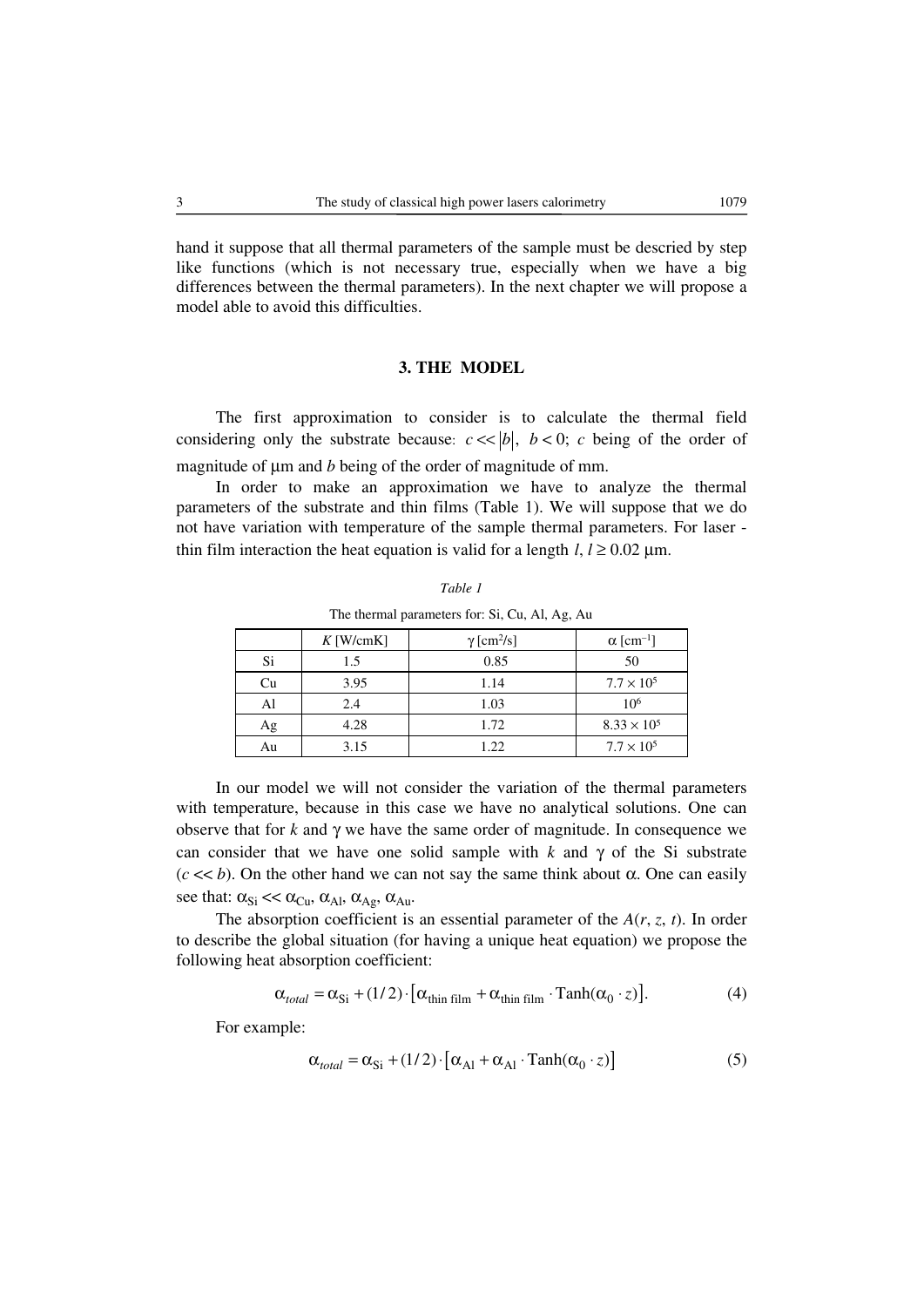

Fig. 1 – The absorption coefficient at the Si-Al interface when  $\alpha_0 = 10$ *versus* the *z*-distance (along the beam propagation) in μm. The length of the interface is about 0.6 μm.



Fig. 2 – The absorption coefficient at the Si-Al interface when  $\alpha_0 = 3$  versus the *z*-distance (along beam propagation) in  $\mu$ m. The length of the interface is about 2 μm.

One can see that the parameter  $\alpha_0$  gives us a typical measure of the interface substrate-thin-film. We call this approximation a semi-classical approach; because the parameter  $\alpha_0$  can easily describes the absorption at the interface; which is of a quantum nature. In conclusion we will treat a solid consisting from a substrate (let say Si) and a thin film (let say Al) like a unique solid with γ and *K* given by the substrate and  $\alpha$  given by the formula (5).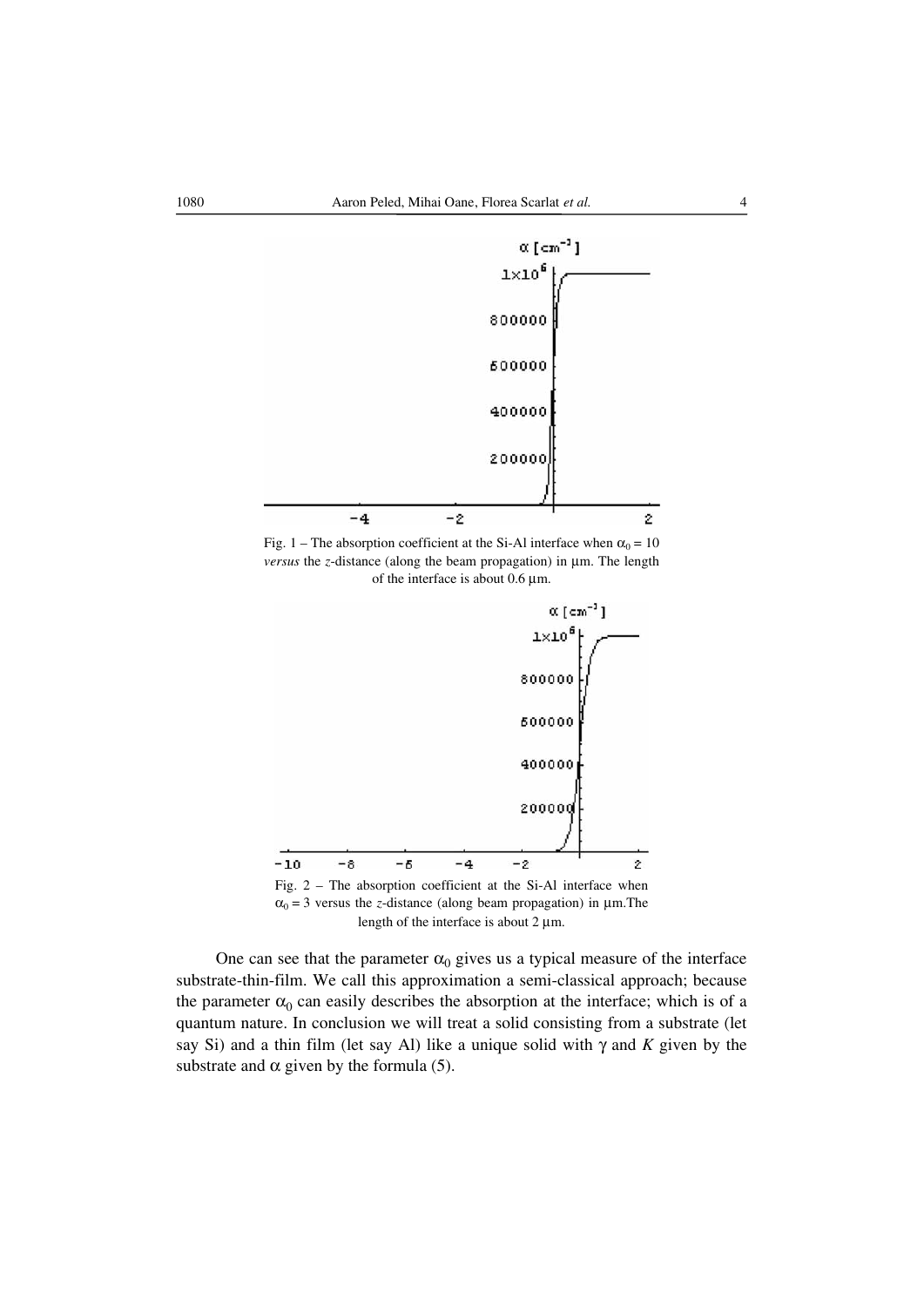## **4. RESULTS AND DISCUSSION**

We have:

$$
A(r, z, t) = \alpha \cdot I_0 \cdot e^{-\alpha z} \cdot e^{-2r^2/w^2} (h(t) - h(t - t_0)).
$$
 (6)

Here  $I_0$  is the maximum intensity of the laser beam;  $w = 7$ mm is the width of the free electron laser beam (which is supposed to be Gaussian (TEM<sub>00</sub>)); *h* is the Heaviside step function;  $t$  is the time and  $t_0$  is the length of the laser pulse.

Using the integral transform method the solution of the heat equation is [16–19]:

$$
T(r, z, t) = \sum_{i=1}^{\infty} \sum_{j=1}^{\infty} \left[ f(\mu_i, \lambda_j) \cdot (\mu_i^2 + \lambda_j^2)^{-1} \cdot \left( 1 - e^{-\beta_{ij}^2 \cdot t} - \left( 1 - e^{-\beta_{ij}^2 \cdot (t - t_0)} \right) h(t - t_0) \right) \right]
$$
  
×K<sub>r</sub>(\mu\_i, r) · K<sub>z</sub>(\lambda\_j, z) (7)

where:  $\beta_{ij}^2 = \gamma^2 (\mu_i^2 + \lambda_j^2)$ .

The functions:  $K_r(\mu_i, r)$  and  $K_z(\lambda_i, z)$  are the eigenfunctions of the integral operators applied to the heat equation and the variables  $\mu_i$  and  $\lambda_j$  are the eigenvalues corresponding to the same operators:

$$
K_r(\mu_i, r) = \cos(\lambda_j \cdot z) + \frac{h}{k \cdot \lambda_j} \sin(\lambda_j \cdot z) \quad \text{and} \quad K_z(\lambda_j, z) = J_0(\mu_i \cdot r).
$$

The term that contains the absorption coefficient is:

• the coefficients  $C_i$  and  $C_j$  are the normalizing coefficients [16, 17]:

$$
f(\mu_i, \lambda_j) = \frac{\alpha \cdot I_0}{K \cdot C_i \cdot C_j} \int_b^c e^{-\alpha z} K_z(z, \lambda_j) dz \int_0^a r e^{-2r^2/w_0^2} K_r(r, \mu_i) \cdot dr \tag{8}
$$

$$
C_i = \int_0^a r \cdot K_r^2(r, \mu_i) dr = \frac{a^2}{\mu_i^2} \left( \frac{h^2}{k^2} + \mu_i^2 \right) \cdot J_0^2 \cdot (\mu_i a) \quad \text{and} \quad C_j = \int_b^c K_z^2(z, \lambda_j) dz.
$$

The eigenvalues  $\mu_i$  and  $\lambda_j$  can be obtained using the boundary condition from equations (2) [16, 17]:

$$
2 \cdot \cot(\lambda_j b) = \frac{\lambda_j k}{h} - \frac{h}{k \lambda_j}, \qquad \frac{h}{k} J_0(\mu_i \cdot a) - \mu_i J_1(\mu_i a) = 0.
$$

We consider a sample with the substrate with:  $b = -10$  mm  $\le z \le 0$  and the thin film:  $0 \le z \le 2 \mu$ m. The radius of the sample is  $a = 10 \text{ mm}$ . We consider that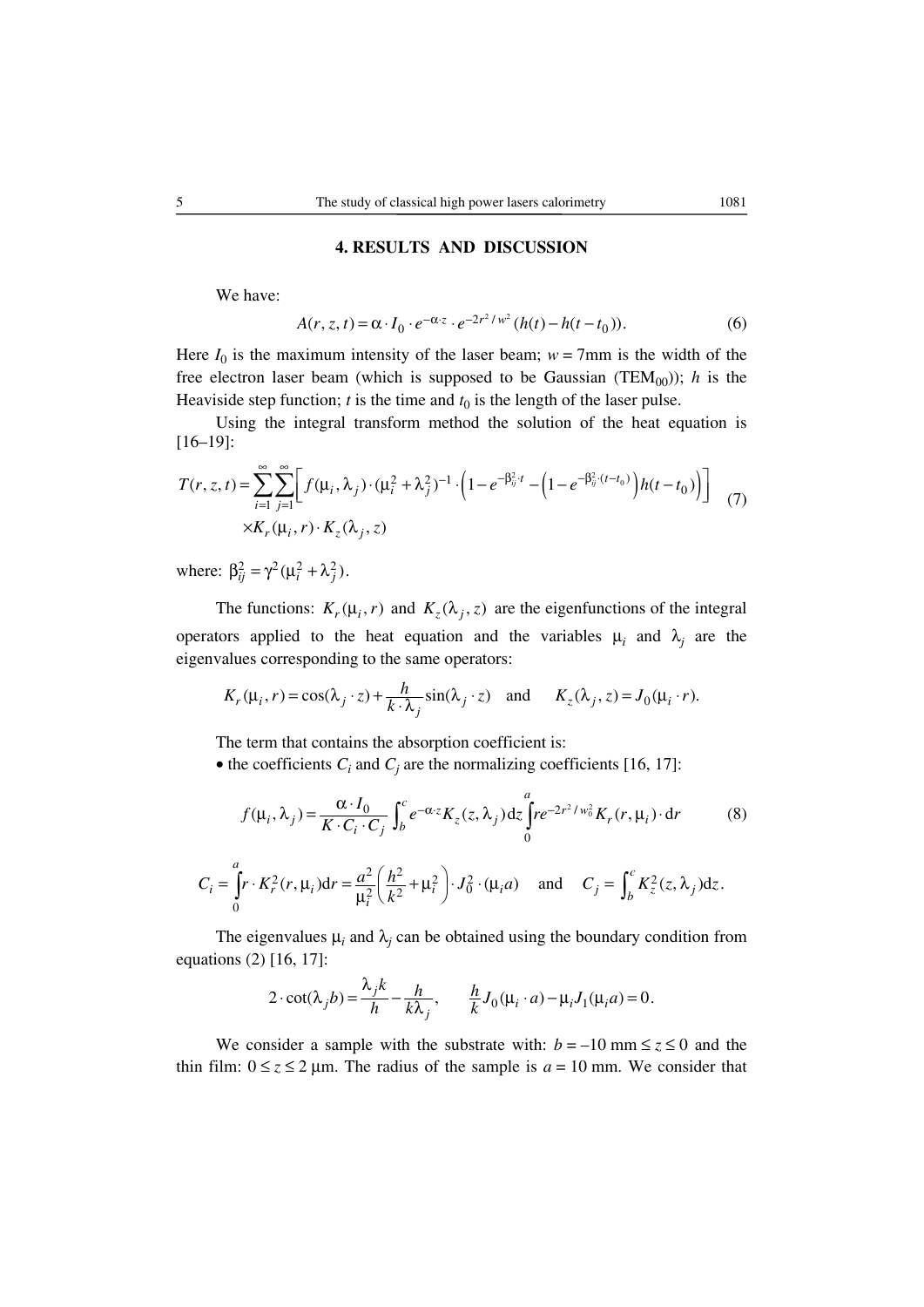the solid is irradiated with a free electron laser with 20 ns, the mode  $TEM_{00}$  and 20 kW power. In Fig. 3 the thermal field at the interface  $(z = 0)$  is presented considering that the sample is formed only on the substrate (without considering any thin film). The plot presents the thermal field in the first 20 ns. The same thermal field is presented in Fig. 4, but for the first  $10^{-5}$  s. One can notice that the maximum of the thermal field is obtained in the center of the sample  $(r = 0)$ , where laser beam has it's maximum intensity. We can also observe that after 10–5 s the cooling process starts. In Fig. 5 we present the thermal field corresponding to a system having the absorption coefficient given in Fig. 1; at the interface  $(z = 0)$ . In Fig. 6 is present the thermal field corresponding to a system having the absorption coefficient given in Fig. 2.

One can notice that: (i) the thermal field depends strongly on the absorption coefficient of the thin film and (ii) the length of the interface, at least in the range:  $0.1-10 \mu m$ , does not play an important role in the thermal fields.

Fig. 7 presents the thermal field at the surface  $(z = -10 \text{ mm and } r = 0)$ , for the absorption coefficient presented in Fig. 1. We can also notice an increase of about 1 K due to the presents of the thin film. Thus we have developed a model which



Fig. 3 – The thermal field at the interface considering that the sample is formed only on the substrate (without considering any thin film), for the first 20 ns.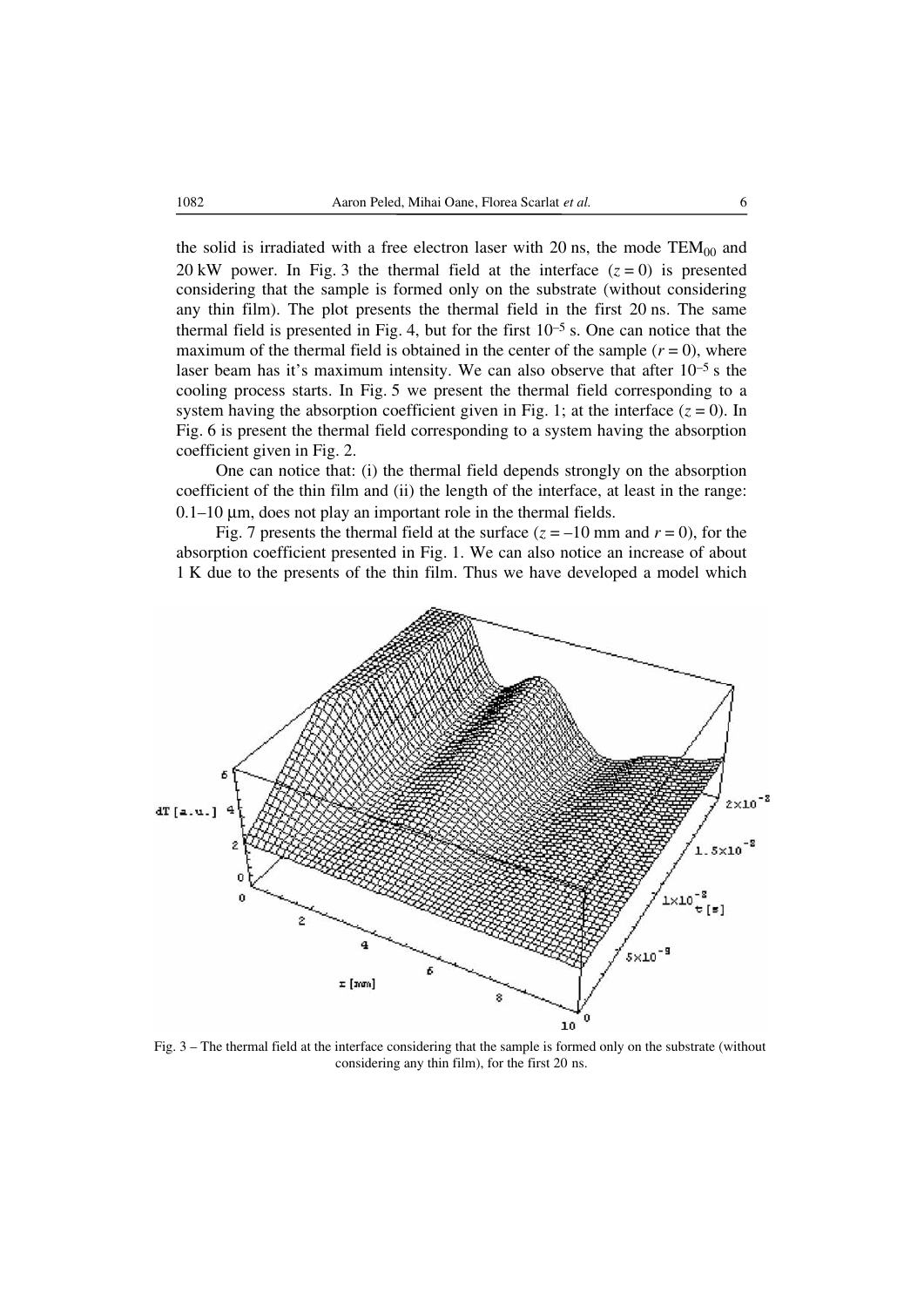

Fig.  $4$  – The thermal field at the interface ( $z = 0$ ) considering that the sample is formed only on the substrate(without considering any thin film), for the first  $10^{-5}$  s.



Fig. 5 – The thermal field corresponding to a system having the absorption coefficient given in Fig. 1; at the interface  $(z = 0)$ .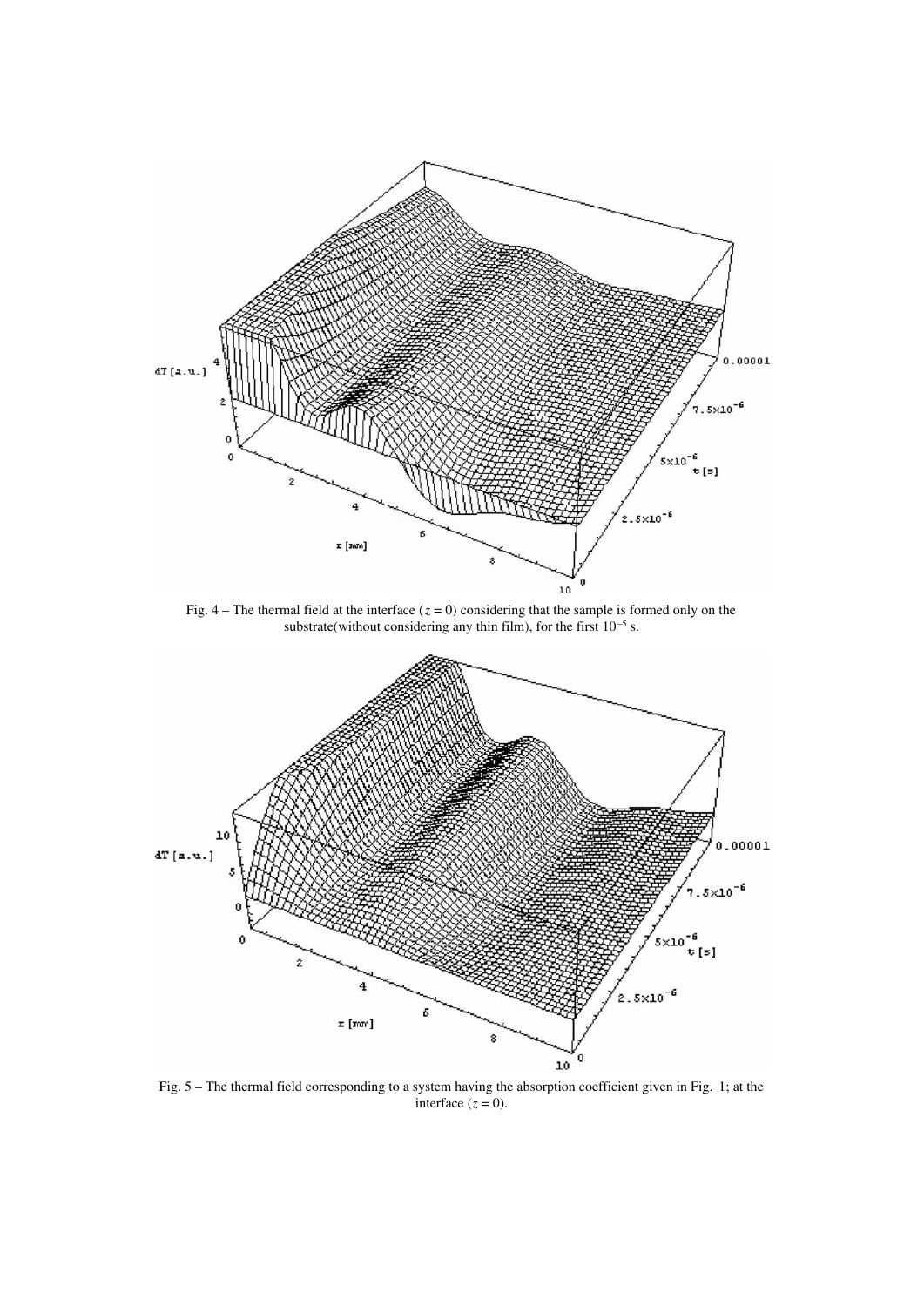

Fig. 6 – The thermal field corresponding to a system having the absorption coefficient given in Fig. 2; at the interface  $(z = 0)$ .

can be applied to systems which have substrates and thin films with thermal parameters of the same order of magnitude.



Fig. 7 – The thermal field versus time (in seconds) at the surface  $(z = -10$  mm and  $r = 0$ ), for the absorption coefficient presented in Fig. 1.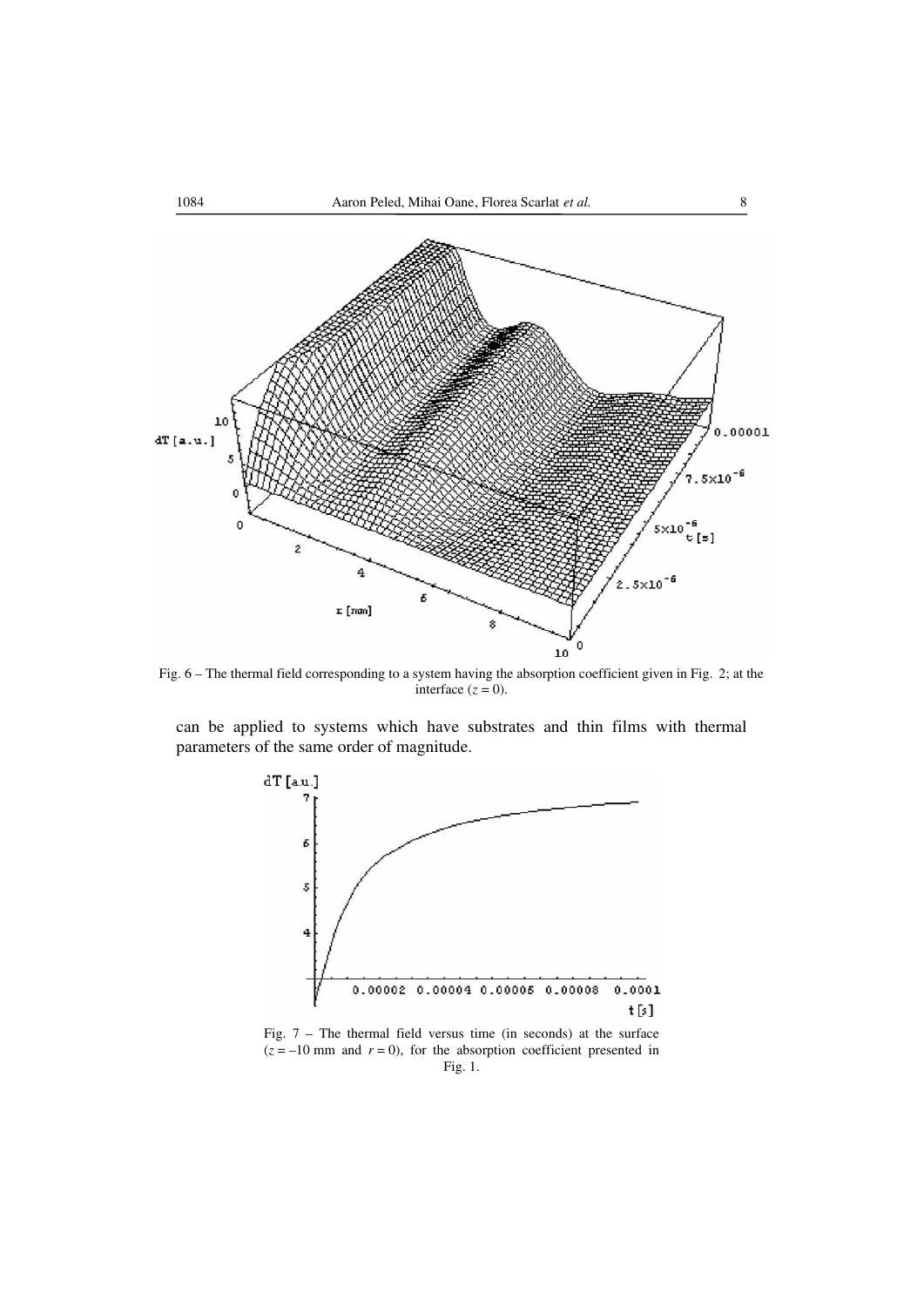## **5. OUTLOOK**

In this section we discuss the differences (from an experimental point of view) between classical laser calorimetry and free electron laser calorimetry. We want to answer to the fundamental question: Is it realistic to realize free electron laser calorimetry? The problem has a simple answer: the difference (between the two kind of calorimetries) exists because of the huge intensity provided by free electron lasers in comparison with "atomic" lasers. This observation leads us to the second question. The problem is how to avoid the thermal runaway. We consider three ways.

First of all is to consider a huge heat transfer coefficient in order to take a part of the heat. This can be done, for example, by using a cooling fluid around the sample.

Another possibility is to use just one ultra-short laser-pulse, because, as we have seen in our simulations: the shorter the pulse time the lower the temperature is.

The third possibility is to consider solid samples here, for example, that the linear absorption coefficient is zero (due to the quantum mechanical selection rules). In this case we have high photon absorption coefficients, (which present very low cross section interaction) and in consequence very low temperatures.

#### REFERENCES

- 1. R. E. Slusher, *Laser technology*, Reviews of Modern Physics, **71**, *2*, 471–479, (1999).
- 2. H. S. Carslaw, J. C. Jaeger, *Conduction of Heat in Solids*, second ed., Oxford University Press, London, 1959.
- 3. W. W. Duley, *CO2 Lasers Effects and Applications*, Academic Press, New York, 1976.
- 4. Yu. G. Gurevich, M. I. Kaganov, *Theory of heat conduction in solids*, Sov. Phys. JETP, **48**, *6*, 1176–1179 (1979).
- 5. M. Lax, *Temperature rise induced by a laser beam*, Journal of Applied Physics, **48**, *9*, 3919– 3924 (1977).
- 6. M. Lax, *Temperature rise induced by a laser beam II. The nonlinear case*, Appl. Phys. Lett., **38**, *8*, 786–788 (1978).
- 7. Pier Luigi Silvestrelli et. al.,*Structural, dynamical, and bonding properties of laser heated silicon: An ab initio molecular-dynamics study*, Physical Review B, **56**, *7*, 3806–3812 (1997).
- 8. G. Gonzalez de la Cruz, Yu. Gg. Gurevich, *Time-deppendent heat diffusion insemiconductors by electrons and phonons*, Physical Review B, **58**, *12*, 7768–7773 (1998).
- 9. A. F. Carballo *et al.*, *Transient heat transport by carriers and phonons in semiconductors*, Physical Review B, **59**, *16*, 10630–10638 (1999).
- 10. C. Korner, H. W. Bergmann, *The physical defects of the hyperbolic heat conduction equation*, Applied Physics A, **67**, *67*, 397–401 (1998).
- 11. D. D. Joseph, L. Preziosi, *Heat waves*, Reviews of Modern Physics, **61**, *1*, 41–73 (1989).
- 12. J. I. Frankel et. al.,*Flux formulationof hyperbolic heat conduction*, J. Appl. Phys., **58**, *9*, 3340– 3345 (1985).
- 13. D. Yu. et al, *Computer simulation of surface temperature profiles during CO<sub>2</sub> laser irradiation of human enamel*, Optical Engineering, **32**, *2*, 298–305 (1993).